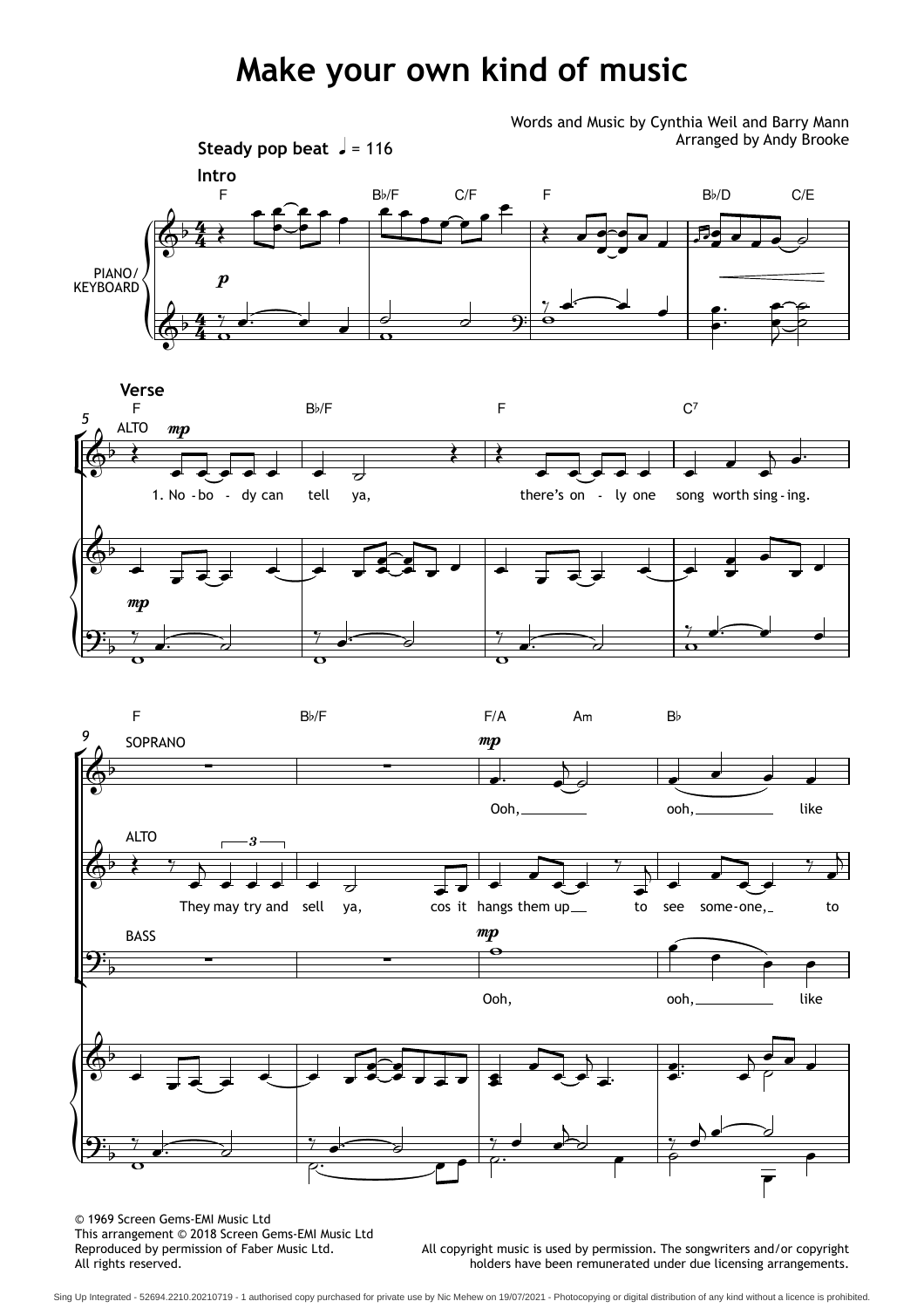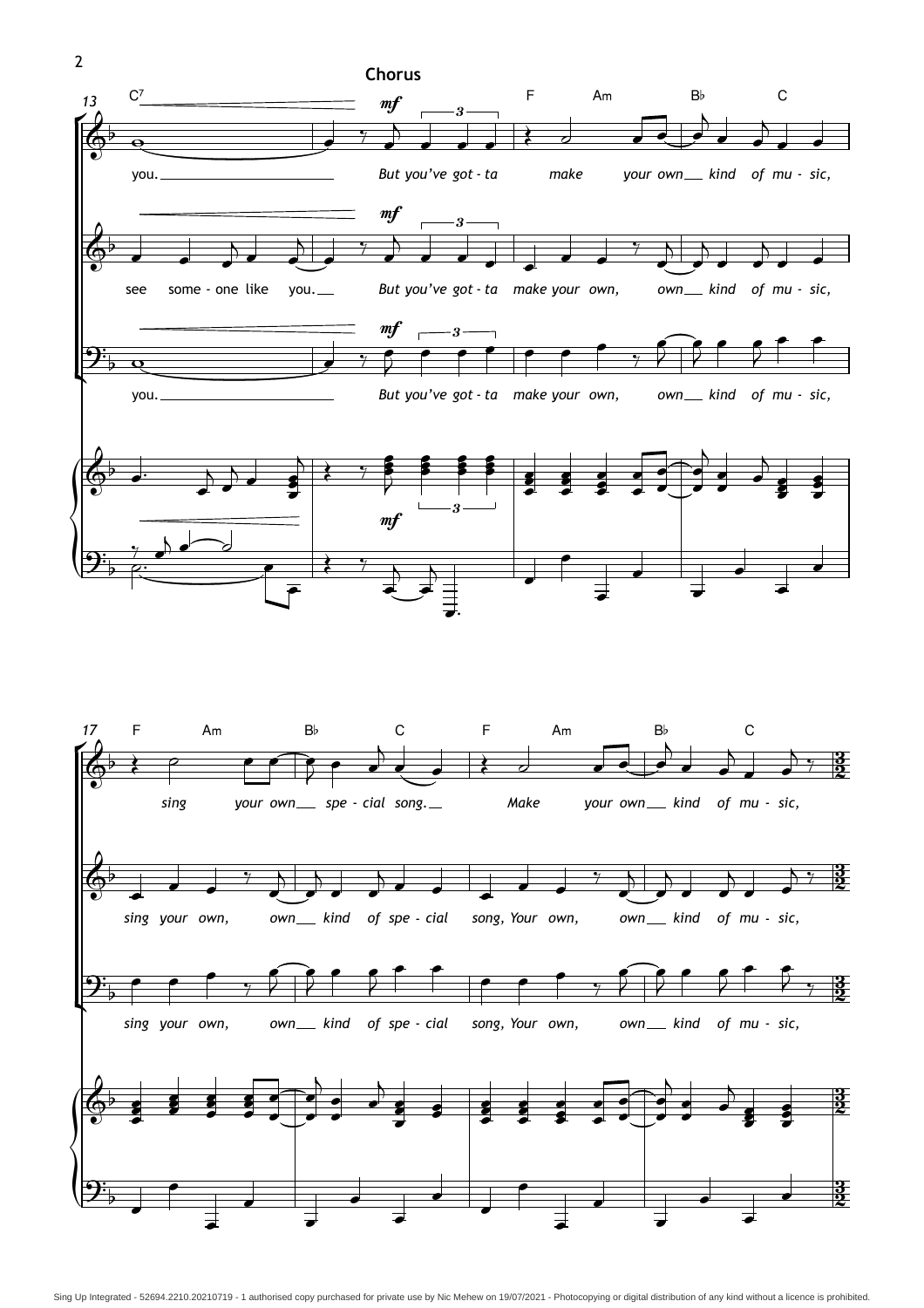

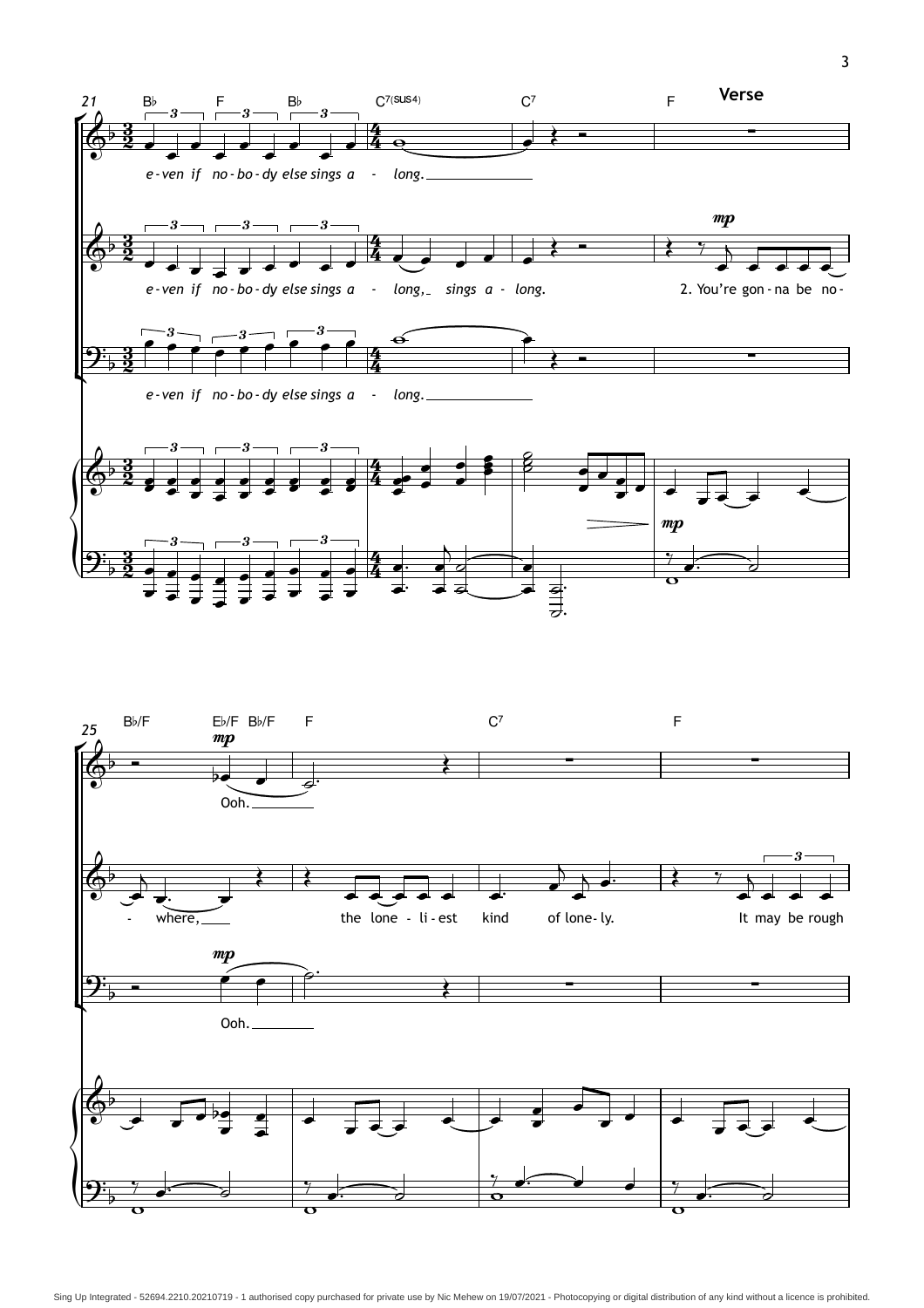![](_page_3_Figure_0.jpeg)

![](_page_3_Figure_1.jpeg)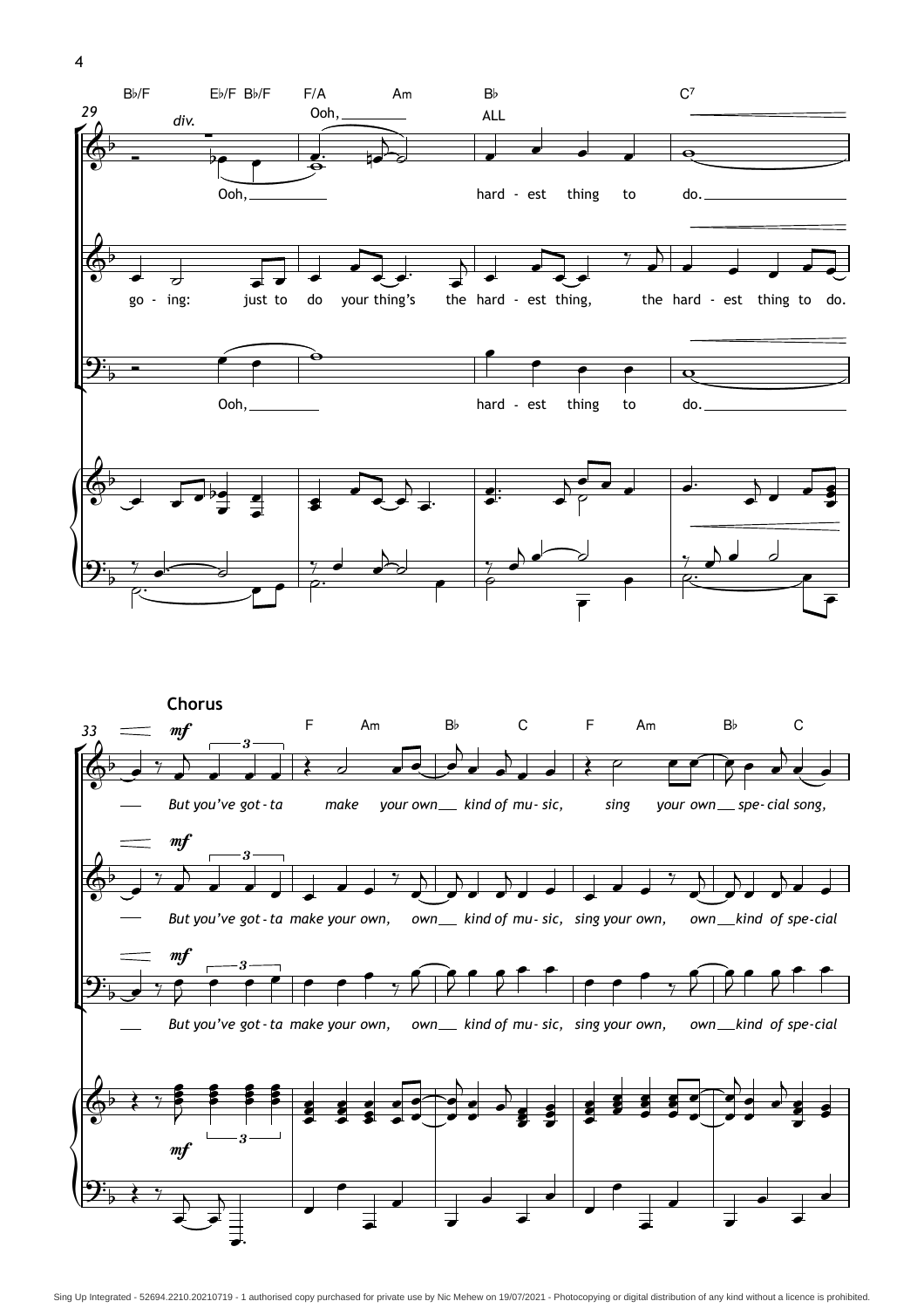![](_page_4_Figure_0.jpeg)

![](_page_4_Figure_1.jpeg)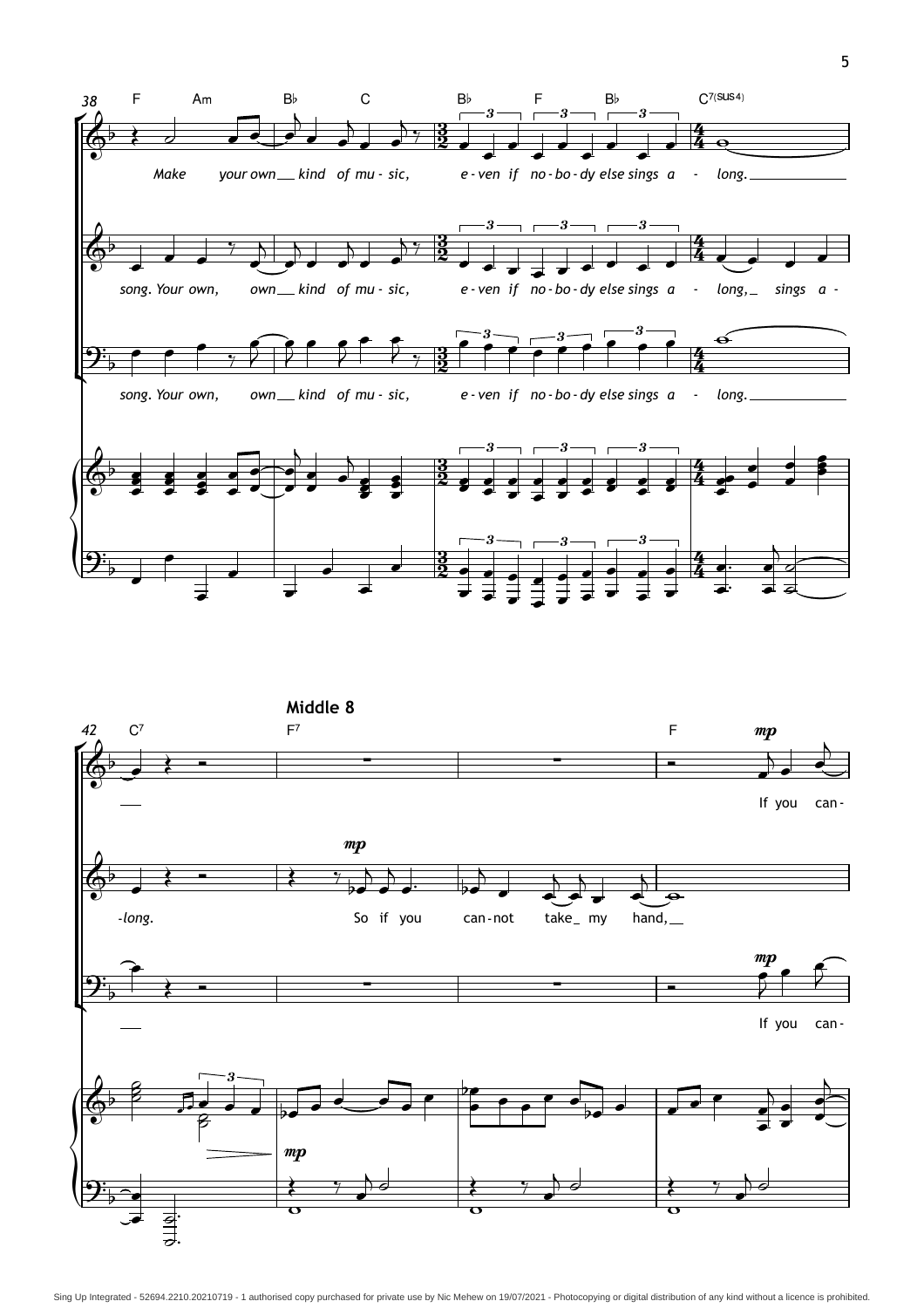6

![](_page_5_Figure_1.jpeg)

![](_page_5_Figure_2.jpeg)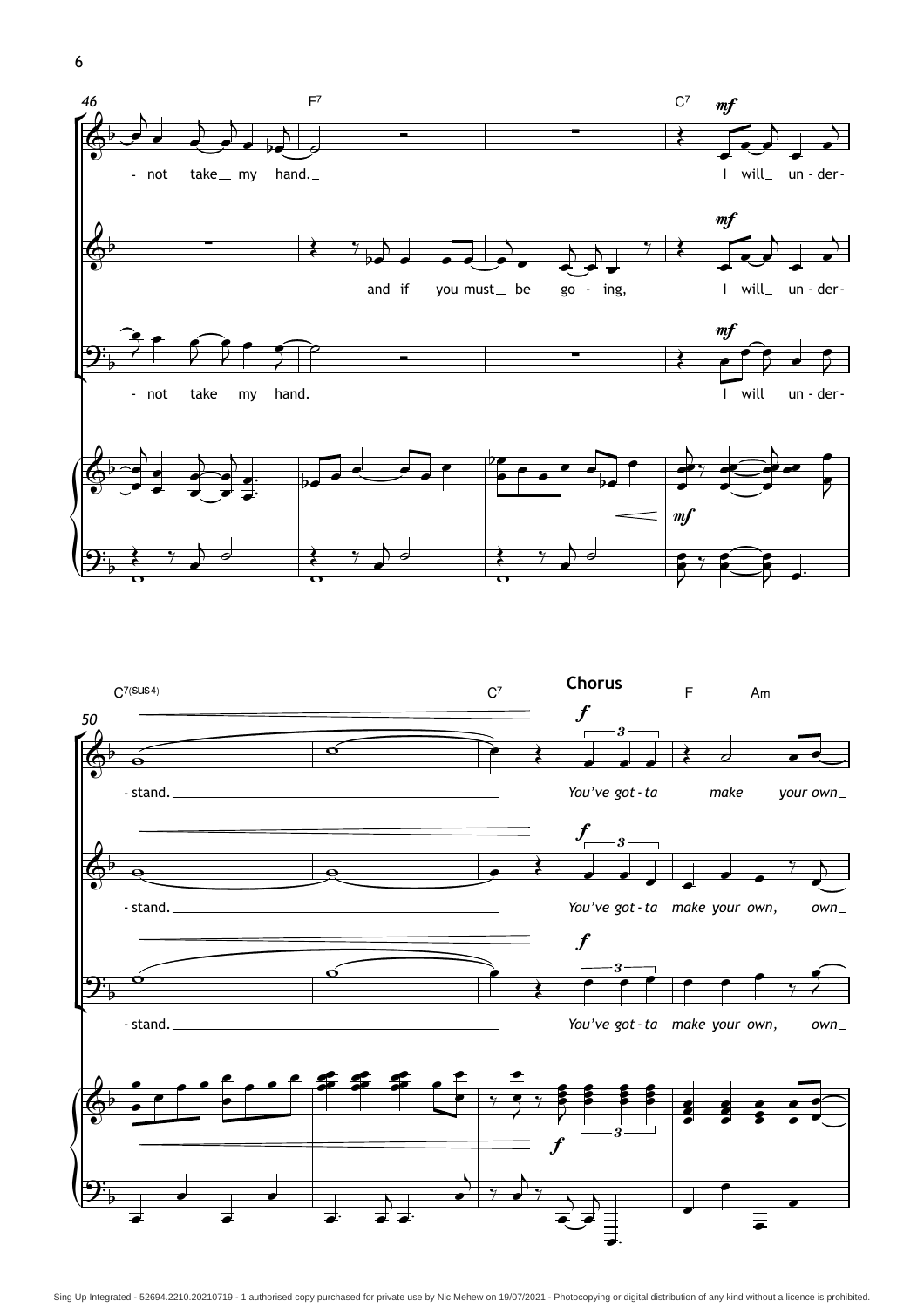![](_page_6_Figure_0.jpeg)

![](_page_6_Figure_1.jpeg)